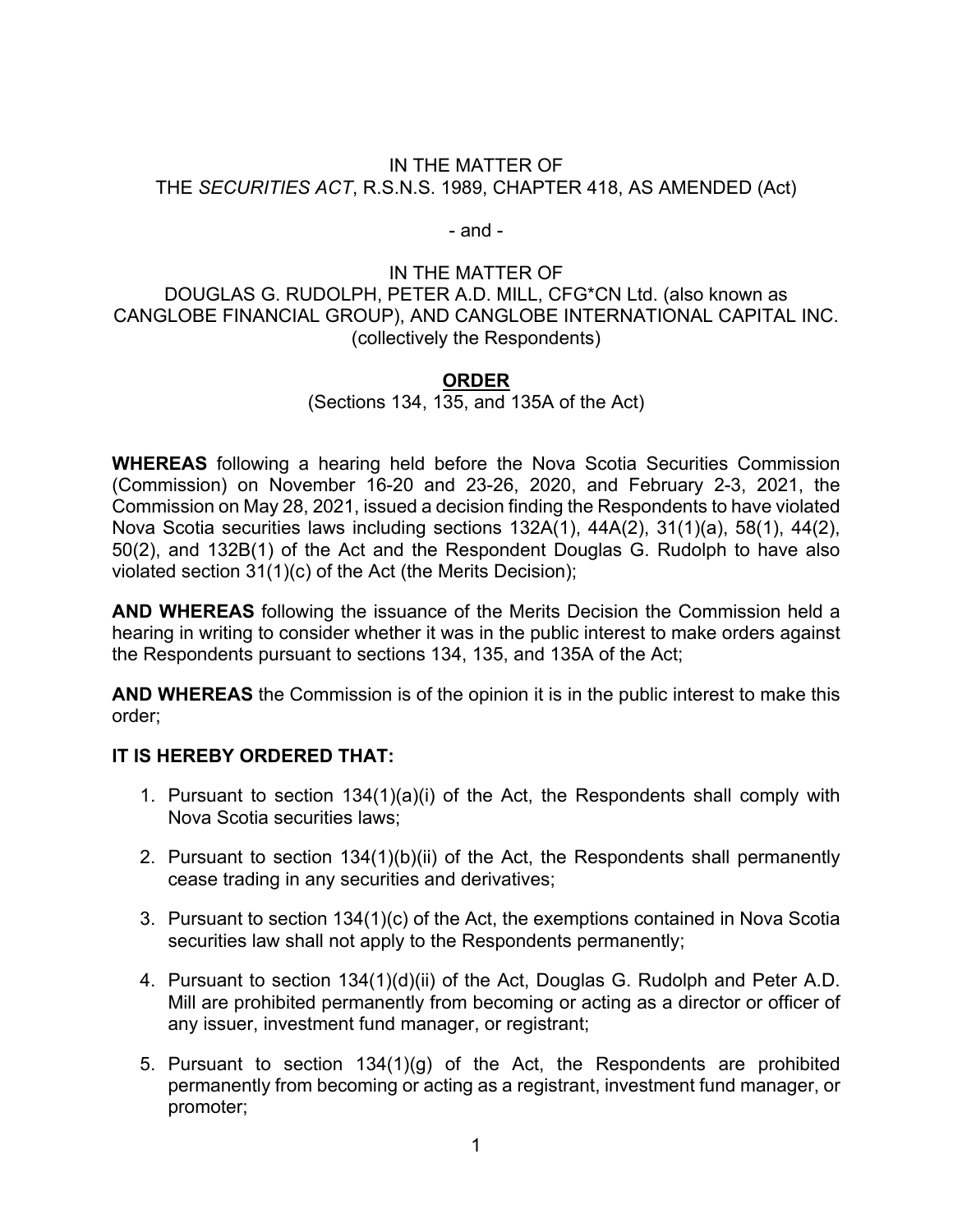- 6. Pursuant to section 135 of the Act, Douglas G. Rudolph shall pay an administrative penalty of \$600,000;
- 7. Pursuant to section 135 of the Act, Peter A.D. Mill shall pay an administrative penalty of \$400,000;
- 8. Pursuant to section 134(1)(da) of the Act, Douglas G. Rudolph shall disgorge to the Commission the sum of \$435,205;
- 9. Pursuant to section 134(1)(da) of the Act, Peter A.D. Mill shall disgorge to the Commission the sum of \$435,205; and
- 10. Pursuant to section 135A of the Act, Douglas G. Rudolph and Peter A.D. Mill shall, jointly and severally, pay costs in connection with the investigation and conduct of this proceeding in the amount of \$70,000.

DATED at Halifax, Nova Scotia, on September 28, 2021.

**URITIES COMMISSION NOVA SCOTIA SEC** 

J. Walter Thompsen, Q.C. **Chair of Panel** Commissioner

Heidi Walsh-Sampson Commissioner

**Ken Wheelans** Commissioner